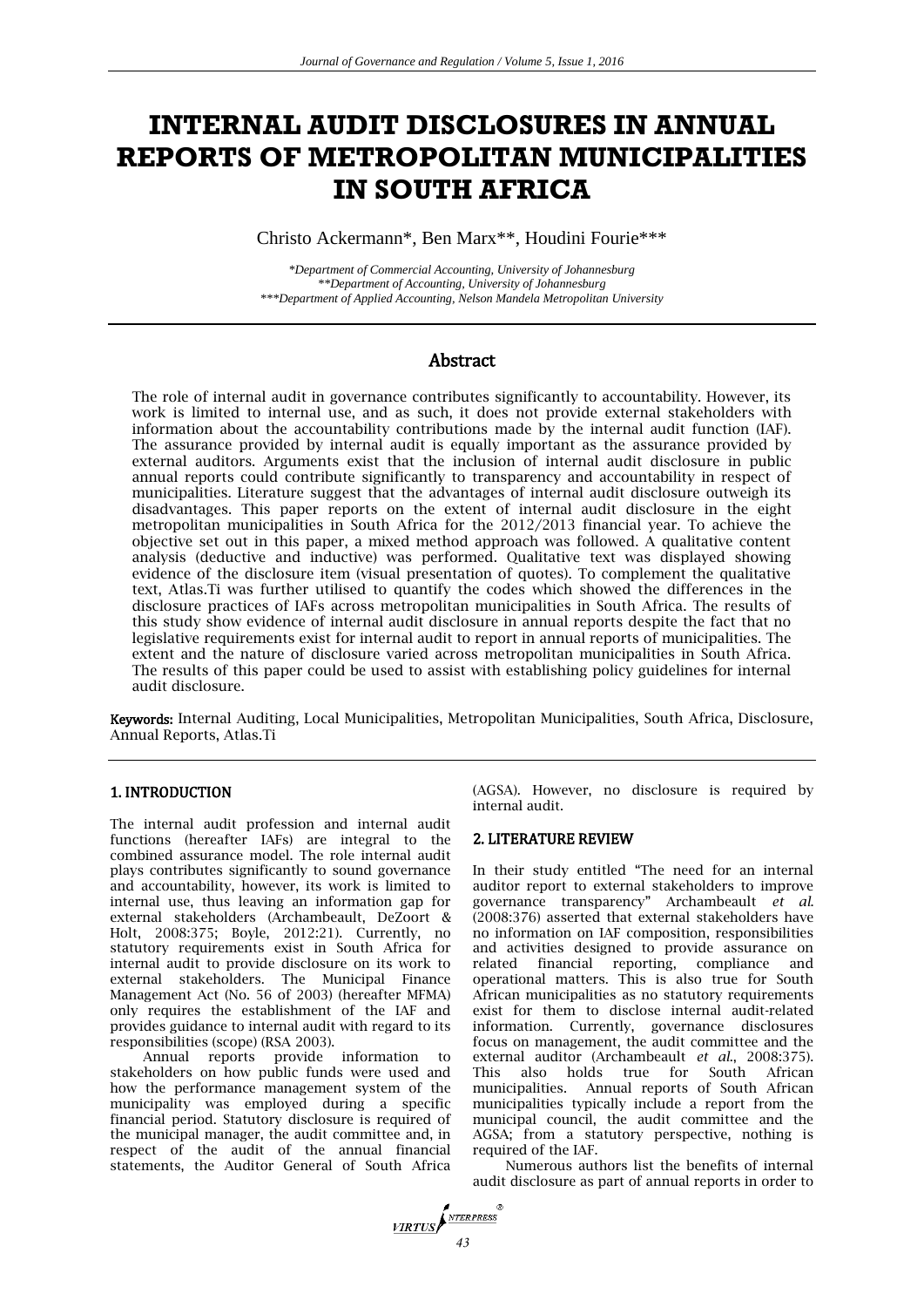contribute to transparency and external stakeholder confidence. Lapides, Beasley, Carcello, DeZoort, Hermanson and Neal (2007:3) conducted a study which summarises governance principles that could ... promote investor, stakeholder and financial statement user interests". One of these governance principles is "… consider[ing] providing an internal audit report to external stakeholders to describe the IAF (for example: composition, responsibilities, and activities)". Archambeault *et al*. (2008:385-386) proposed a framework for internal audit disclosure, suggesting that internal audit should report on their composition, responsibility, accountability, activities and resources. Another study by Holt and DeZoort (2009:71) found that by adding an internal audit report to current governance reports, greater confidence is created in the information presented in the annual report. It is disconcerting to note, however, that more recent reporting guidelines by the International Integrated Reporting Council (IIRC) (2013) make only limited reference to how internal audit should form part of integrated reporting. This is perplexing, given the critical role of internal audit in improving governance.

Overall, the fact that no internal audit report is given to external stakeholders could impair internal auditors' accountability and could potentially influence their work, seeing that they are not accountable to the ultimate stakeholder, namely, the public in the government environment (Boyle, 2012:20). Thus, if internal auditors report to external stakeholders, they are likely to feel motivated and obliged to perform better because they experience a feeling of greater responsibility (Archambeault *et al*., 2008:379; Boyle, 2012:21). Consequently, by providing either an activities-based report (what they did – descriptive in nature) or an assurance-based report, accountability is sure to be enhanced (Boyle, 2012:22).

However, there are also certain negative consequences of internal audit disclosure in annual reports. Examples of these are increased costs due to an increase in internal audit liability, information overload for users, additional costs such as those of preparing the reports and fear of releasing results which could limit the scope of internal audit work (Archambeault *et al*., 2008:380). It is important for internal audit to consider the risk for the entity associated with disclosing engagement results to external stakeholders (IIA, 2012c:17). In such cases. it is good practice to obtain input from senior management (such as the municipal manager or audit committees) and/or the legal department and implement controls over any further distribution of engagement results (IIA, 2012c:17).

Although they serve different purposes, the assurance provided by internal audit is regarded as equally important as the assurance provided by the AGSA. Arguments exist suggesting that the inclusion of internal audit report disclosure in annual reports would contribute significantly to transparency and accountability. Literature indicates that the benefits of internal audit disclosure in annual reports would outweigh any associated negative aspects.

This paper reports on the extent of internal audit disclosure in order to identify the disclosure that exists on internal audit in public annual reports.

# 3. RESEARCH METHODOLOGY

This research project is based on a mixed research methodology. Data was collected through the qualitative content analysis of annual reports of eight metropolitan municipalities in South Africa. Frequency counts were created from the codes in order to better understand the qualitative texts (Grbich, 2013:191). Atlas.Ti analysis software was used to identify internal audit disclosure practices, using both deductive (concept-driven) and inductive (data-driven) reasoning. As a primary coding scheme, and in order to retain focus, a coding scheme was developed based on the core nature of the work of internal audit, as described in the International Standards for the Professional Practice of Internal Auditing (*Standards*). In analysing the annual reports, the following key aspects, as derived from *Standard 2100* and the definition of internal auditing, were focused on:

 whether internal audit's scope of work includes matters concerning internal control, risk management and governance processes; and

 whether internal audit is perceived as being independent and objective.

These focus areas were obtained primarily from the definition of internal auditing and *Standard 2100* which states that the IAF must add value to an organisation by contributing to the improvement of risk management, internal control and governance processes whilst maintaining independence and objectivity (the importance of these core areas is emphasised by various authors such as Ramamoorti and Weidenmier, 2004:315; Burnaby, Hass and Abdolmohammadi, 2006:854; D'Onza, Paape and Sarens, 2006:846, 849. 850; Hass *et al*., 2006:836; Sarens, 2007:65-66, 94, 97; Christopher *et al*., 2009:201; IIA, 2009a:143; Campbell, 2010:16; Coetzee *et al*., 2012:8; IIA, 2012d:2; IIA, 2013 and Jones, 2013:10.

In order to collect data on the above areas, the following coding scheme was imposed on the annual reports, allowing all evidence on the above areas to be categorised into the following codes (Schreier, 2012:60).

This approach of identifying codes is thus concept-driven (deductive reasoning), as described in the work of Schreier (2012:61) and only obtains data on the focus areas.

As a secondary coding scheme (inductively achieved), the annual reports were analysed by means of the *auto coding function* in Atlas.Ti, with 'internal audit' as the code to identify any other segments of text regarding internal audit. If the data could not be categorised into the above codes and categories, it was coded inductively or data-driven (on the spot). Thus, in addition to the deductively imposed coding scheme, this paper reports on the broader disclosure practices of internal audit in annual reports. In order to complement the qualitative data, the codes were also quantified. Enumerative content analysis was used to further identify and explain the qualitative segments (Grbich, 2013:191, 195). These are reflected in the tables which illustrate i) the extent of references made to a particular item, ii) differences across metropolitan municipalities in disclosure on the item and iii) the item most prominently disclosed compared to other metropolitan municipalities and/or compared to other items in the table (reflected in the % TOTAL columns).

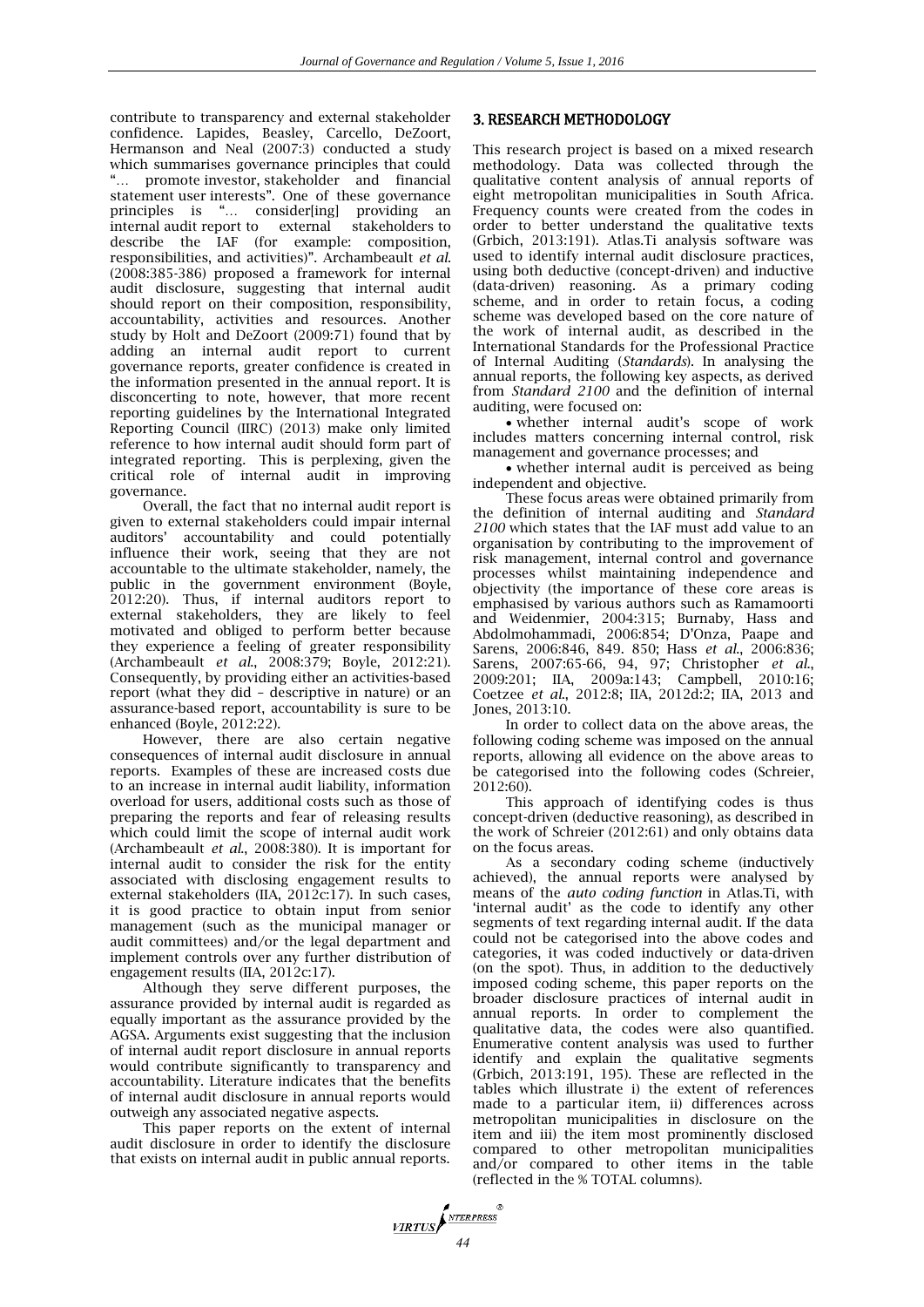| <b>Focus areas</b>                                                                                                                                        | Main categories                                                                                       | Code assigned in<br>annual report to<br>collect evidence on<br>the main category                                   | Code descriptor and examples                                                                                                                                                                                                                                                                                                                                                                                                                                                                                                                                                                                                                                                                 |
|-----------------------------------------------------------------------------------------------------------------------------------------------------------|-------------------------------------------------------------------------------------------------------|--------------------------------------------------------------------------------------------------------------------|----------------------------------------------------------------------------------------------------------------------------------------------------------------------------------------------------------------------------------------------------------------------------------------------------------------------------------------------------------------------------------------------------------------------------------------------------------------------------------------------------------------------------------------------------------------------------------------------------------------------------------------------------------------------------------------------|
| Whether internal audit's<br>scope of work includes<br>matters<br>concerning<br>control,<br>risk<br>internal<br>and<br>management<br>governance processes. | • Internal<br>control<br>$\blacksquare$ Risk<br>management<br>• Governance<br>• Completion of<br>work | • Control mandate<br>• Risk management<br>mandate<br>• Governance<br>mandate<br>of<br>$•$ Status<br>completed work | Any statements or segments of texts in the annual<br>reports which indicated that internal audit is<br>involved in internal control, risk management and<br>governance were correspondingly coded using the<br>codes. For example, "internal audit evaluate the<br>adequacy of controls" is coded as "Control<br>mandate". This provides evidence that internal<br>audit is perceived as being involved in their core<br>area of internal control. Where evidence existed on<br>the status of completed work, for example, when<br>reference was made in the annual reports to the<br>percentage of completion of the internal audit plan,<br>the text was coded "Status of completed work". |
| Whether internal audit is<br>perceived<br>being<br>as<br>independent and objective                                                                        | • Organisational<br>status                                                                            | • Regarded<br>as<br>independent<br>• Remains objective                                                             | Where segments of text indicate that internal audit<br>is independent and objective, the text was coded<br>respectively with "regarded as independent" and<br>"remains objective".                                                                                                                                                                                                                                                                                                                                                                                                                                                                                                           |

**Table 1.** Imposed coding scheme

*Source: Researcher's own deductions*

The trustworthiness of the findings was enhanced by maintaining extensive audit trails. Audit trails were kept for all the codes and main categories (Lincoln & Guba (1985) as cited by Babbie & Mouton, 2012:277-278). In order to ensure the anonymity of the metropolitan municipalities, pseudonyms were used (Metro A, Metro B, Metro C, Metro D, Metro E, Metro F, Metro G and Metro H for the eight participating metropolitan municipalities).

The annual reports for all eight metropolitan municipalities for the year ending 2013 were purposefully selected. The most recent available reports were used because of the time delay in the availability of annual reports. The 2013/2014 availability of annual reports. annual reports were only be released in 2015 and were thus not available for inclusion in this research at the time of analysis. This analysis was limited to internal audit by only applying the relevant coding schemes.

# 4. LIMITATIONS

The findings of this paper are geared towards metropolitan municipalities in South Africa and might not be equally applicable to other municipal structures.

# 5. FINDINGS

Following the analysis of the 2012/2013 annual reports, various aspects of internal audit disclosure were identified for each of the eight metropolitan municipalities in South Africa. The sections below report on these aspects.

#### 5.1. Disclosure on governance, internal control, risk management and compliance mandates

The importance of internal audit is emphasised in key governance codes such as the King Code of Governance for South Africa (King III Report) and the promulgation of internal auditing into law for all municipalities.

The annual reports reflect evidence that internal audit does play an active role in governance, internal control and risk management. This is reassuring, seeing that *Standard 2100* emphasises governance, internal control and risk management as its core functional areas, by providing independent and objective evaluations of these areas. In addition, the Municipal Systems Act (2000) Act 32 of 2000 makes provision for internal audit to review the performance management system of metropolitan municipalities. Evidence in this regard was also found in the annual reports.

The public as well as other users of annual reports would have greater peace of mind (assurance) that the governance processes of the municipality were being reviewed by independent role players such as internal auditors.

Table 2 below summarises the results of the enumerative content analysis.

**Table 2.** References made to the broad internal audit work areas

|               | Control<br>mandate       | Governance<br>mandate              | <b>Risk management</b><br>mandate | Compliance               |
|---------------|--------------------------|------------------------------------|-----------------------------------|--------------------------|
| Metro A       | $\overline{4}$           | $\overline{\phantom{a}}$           | $\Omega$                          | $\Omega$                 |
| Metro B       | 9                        | 6                                  | $\overline{4}$                    | $\overline{\phantom{a}}$ |
| Metro C       | $\bf{0}$                 | $\Omega$                           | $\Omega$                          | $\Omega$                 |
| Metro D       | 8                        |                                    | 1                                 | $\overline{4}$           |
| Metro E       | 7                        | 3                                  | $\overline{3}$                    | 3                        |
| Metro F       | $\overline{\phantom{a}}$ | $\Omega$                           | $\overline{\phantom{a}}$          | 4                        |
| Metro G       | $\mathbf{1}$             |                                    |                                   |                          |
| Metro H       | 3                        |                                    | $\overline{\mathbf{z}}$           | $\Omega$                 |
| <b>%TOTAL</b> | 44.74%                   | 18.42%                             | 18.42%                            | 18.42%                   |
| $\sim$        | $\cdots$<br>$\sim$       | $\cdot$ $\cdot$ $\alpha$<br>$\sim$ | $\epsilon$                        |                          |

*Source: Atlas.Ti quantification of codes*

The results of the enumerative content analysis are illustrated in Table 2 above which indicates the number of times references were made to the core mandates of internal audit in the 2012/2013 annual reports of the metropolitan municipalities. Overall, compared to the other core functions, metropolitan municipalities made greatest reference to their control mandate (44.74%). Within the control mandate function, Metro B made the most reference on how its internal audit department contributes to internal controls. It is clear from Table 2 that inconsistencies exist in what is being reported in terms of the identified focus areas. There are also inconsistencies in the frequency of reporting on the focus areas between the municipalities in the annual reports. For example, Metro C makes no reference to internal audit involvement regarding internal control, risk management and governance nor to its role in the audit of pre-determined objectives. This

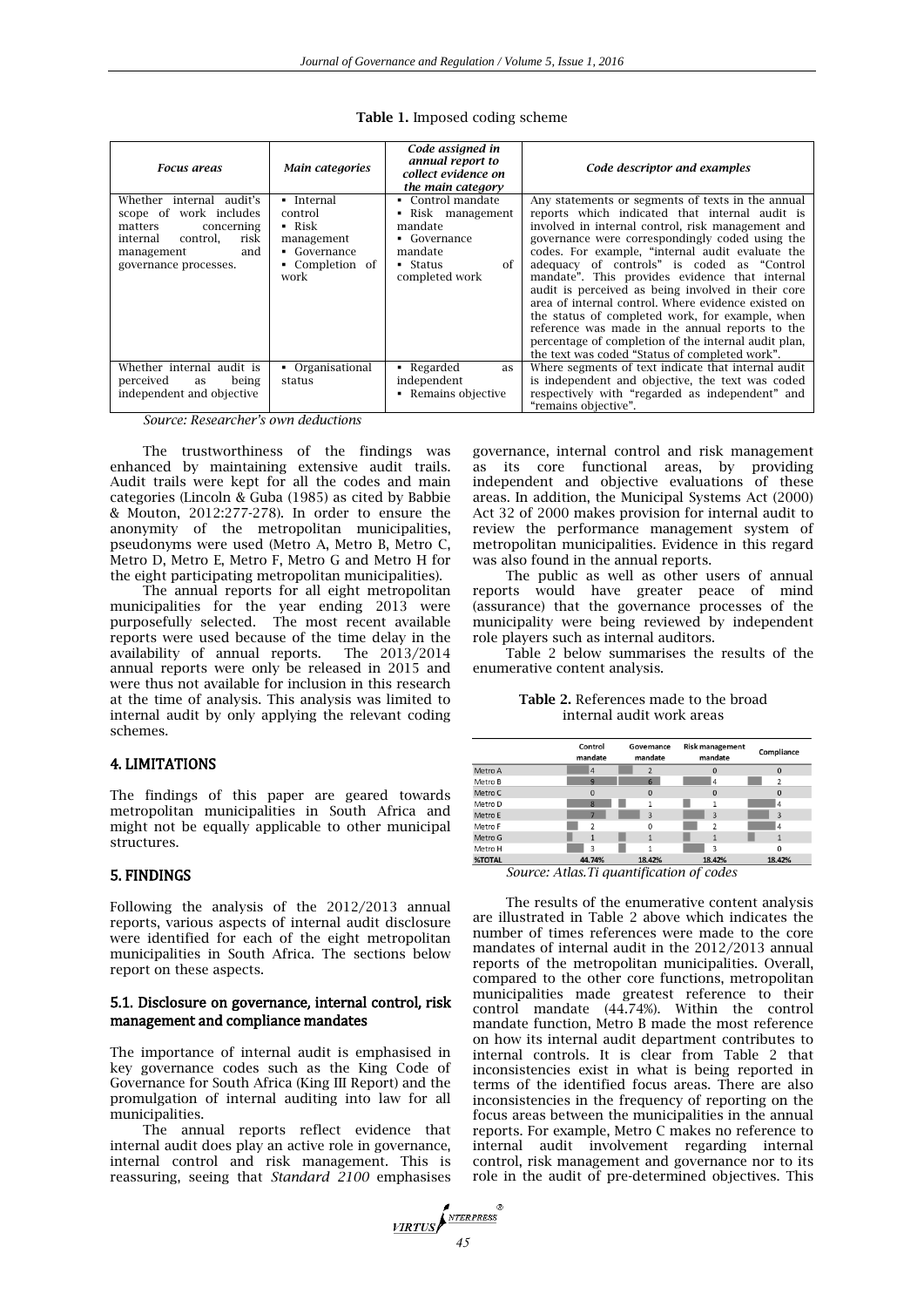could be attributed to the fact that no legislative requirements exist to report on internal audit in annual reports.

The following quotes are examples of internal audit's involvement in governance, internal control and risk management as well as the audit of predetermined objectives:

*"The Municipality has an established Internal Audit Unit, which conducts regular reviews of systems of control."*

*"The entity's audit committee oversees the monitoring of compliance with the entity's risk management policies and procedures, and reviews the adequacy of the risk management framework in relation to the risks faced by the entity. The audit committee is assisted in its oversight role by the entity's internal audit function."*

*"Internal audit reviews the results of performance measures in the entity."<sup>13</sup>*

#### 5.2. Disclosure on completion of work

Evidence of work completed in the 2012/2013 annual reports of the metropolitan municipalities was coded as "status of completed work".

Table 3 below shows the number of times the metropolitan municipalities made reference to the status of the completed annual internal audit plan. Metro F made reference to the completed annual audit plan more than once, which could be indicative of the measure of importance it attributes to the completion of the audit plan. However, this municipality did not get 100% coverage of its audit plan (see below). The annual report of Metro H did not make any reference to the percentage of completion of its internal audit plan or at least part of it. The other seven metropolitan municipalities did make reference to the percentage of work completed.

**Table 3.** References made to the status of planned internal audit work as noted in 2012/2013 annual reports

|                | <b>Status of completed work</b> | <b>%TOTAL</b> |
|----------------|---------------------------------|---------------|
| Metro A        |                                 | 10.00%        |
| Metro B        | 1                               | 10.00%        |
| Metro C        | 1                               | 10.00%        |
| Metro D        | 1                               | 10.00%        |
| Metro E        | 1                               | 10.00%        |
| Metro F        |                                 | 30.00%        |
| Metro G        | $\overline{2}$                  | 20.00%        |
| Metro H<br>$-$ | O                               | 0.00%         |

*Source: Atlas.Ti quantification of codes*

From the IAF reports to the audit committee, the percentage of completion of the planned audit plan indicated above, shows positive signs that the audit committee could be informed of important aspects facing the entity, assuming that all internal audit reports on the completed work were communicated to the audit committee and other relevant role players. On the other hand, the fact that in some metropolitan municipalities the entire internal audit plan was not fully executed could also be problematic as audit committees and senior management would remain uninformed and thus not aware of incomplete matters. This lack of information could prove problematic for the audit committee in fulfilling its mandate to the municipal

 $\overline{a}$ 

council. Overall, the majority of metropolitan municipalities (87.5%) did disclose the status of completed internal audit work.

#### 5.3. Disclosure on competency

The IIA's Internal Auditor Competency Framework (IACF) provides four domains which define the competency of internal auditors, namely, competency in the *Standards*, core technical skills, interpersonal skills and competency in certain knowledge areas. Although it is not a requirement to report on the competency of internal auditors in the annual reports, some (very few) metropolitan municipalities indirectly made references to whether the IAF was regarded as competent or incompetent in doing its work.

No segments of text directly referred to the term 'competency' in the annual reports. Table 4 below summarises instances where references were or were not made.

**Table 4.** References made to competency/incompetency of internal audit functions

|               | <b>Evidence of incompetency</b> | <b>Evidence of competence</b> |
|---------------|---------------------------------|-------------------------------|
| Metro A       | $\Omega$                        |                               |
| Metro B       | 0                               |                               |
| Metro C       | 0                               |                               |
| Metro D       | 0                               | Ω                             |
| Metro E       | $\mathbf 0$                     |                               |
| Metro F       | n                               |                               |
| Metro G       | $\mathbf 0$                     |                               |
| Metro H       | n                               |                               |
| <b>%TOTAL</b> | 25.00%                          | 75.00%                        |

*Source: Atlas.Ti quantification of codes*

The annual reports were coded with 'competence' or 'incompetence' where any evidence existed on whether internal audit was regarded as competent or not. As can be seen from Table 4 above, very little is reported in the 2012/2013 annual reports on the competency of internal audit. Metro B gave some confidence to the public in mentioning the 'work competency' of the IAF. This was also noted by Metros C, E and G. In instances where references were made with regards to competencies of the IAF (either positive or negative), most references (75%) were made to the effect that the IAF was regarded as competent. It can thus be argued that, knowing that systems and structures were reviewed by competent internal auditors, it would be beneficial to report on the levels of competency of IAFs across all municipalities as this could give more assurance to the users of the annual report of municipalities.

#### 5.4. Disclosure on organisational status

The key areas under organisational status are *internal audit independence*, *objectivity*, *approval of the internal audit charter*, *approval of the annual internal audit plan*, *reliance on the work of internal audit* and *resources* – these are all areas which are reflected in the annual reports with regard to the IAF.

In order to better understand the extent of disclosure on the above matters, the codes were quantified in Atlas.Ti. Table 5 below shows the extent of, and differences in, reporting on the above matters.

 $13$  Various quotes from annual reports extracted with Atlas. Ti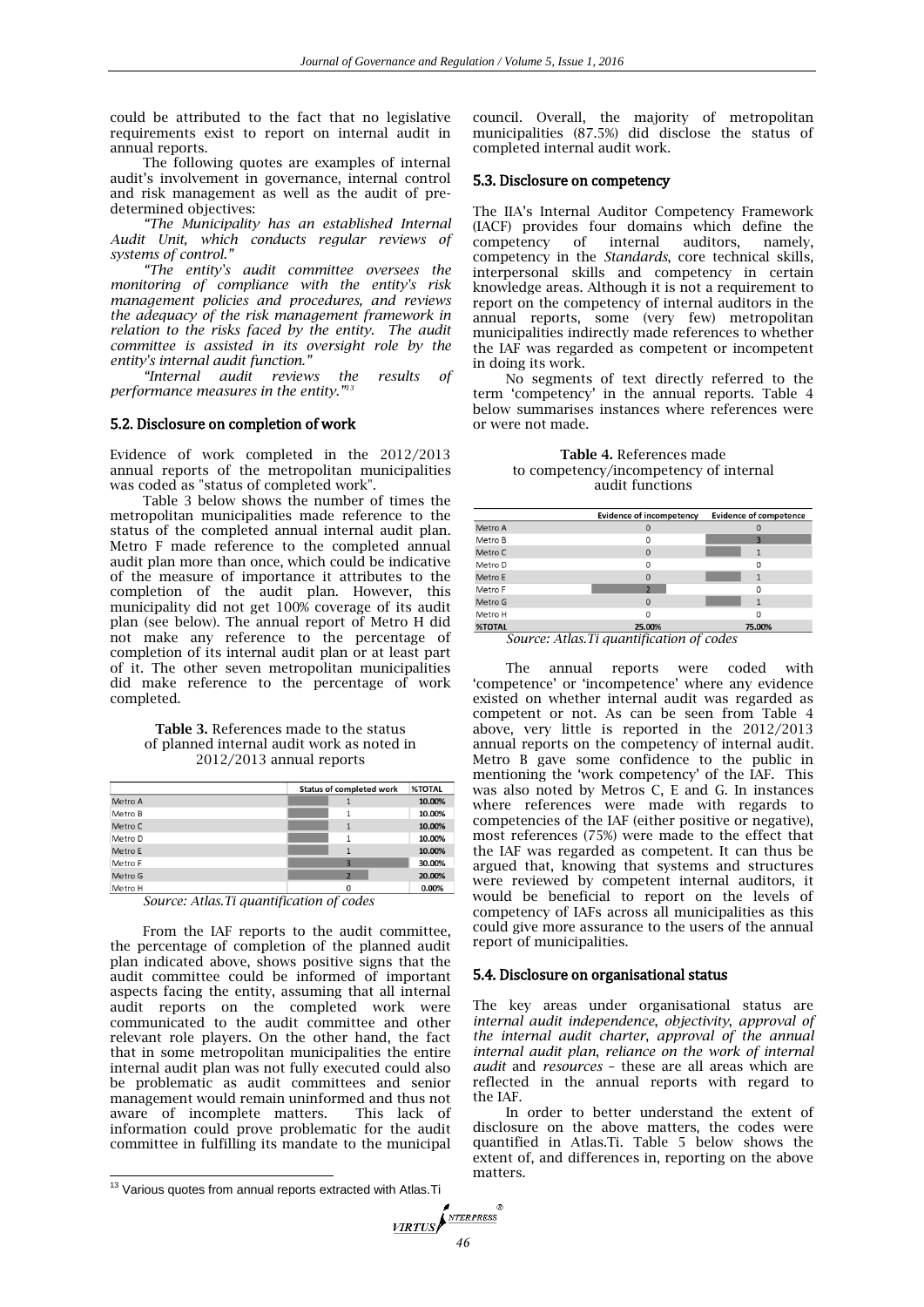|         | Approved<br><b>IA Charter</b> | Approved<br>IA Plan | Regarded as<br>independent | Reliance on<br>internal audit | Remains<br>objective | Resourced    |
|---------|-------------------------------|---------------------|----------------------------|-------------------------------|----------------------|--------------|
| Metro A | $\Omega$                      | $\mathbf{0}$        | $\Omega$                   | $\Omega$                      | $\Omega$             | $\mathbf{0}$ |
| Metro B |                               | $\mathbf 0$         |                            |                               |                      | 0            |
| Metro C |                               | $\Omega$            | $\Omega$                   | $\Omega$                      | $\Omega$             | $\mathbf 0$  |
| Metro D | 0                             |                     | $\Omega$                   | 0                             | 0                    |              |
| Metro E | $\mathbf{1}$                  |                     | 4                          | Δ                             | $\mathbf{1}$         |              |
| Metro F | $\Omega$                      |                     | $\Omega$                   |                               | $\Omega$             | O            |
| Metro G | $\Omega$                      | $\Omega$            | $\Omega$                   |                               | $\Omega$             |              |
| Metro H |                               | $\Omega$            | $\Omega$                   | $\overline{a}$                | $\mathbf{0}$         |              |
| % TOTAL | 11.11%                        | 13.89%<br>$-$       | 16.67%                     | 33.33%<br>$\sim$              | 8.33%                | 16.67%       |

**Table 5.** References made to organisational status areas

*Source: Atlas.Ti quantification of codes*

As can be seen from Table 5 above, not all the municipalities made reference to the fact that the IAF's purpose, authority and responsibility were documented and approved in a charter and that the internal audit plan was approved. It also shows the variations in reporting reliance on internal audit, which could be attributed to the fact that no legislation exists making it compulsory for municipalities to report on the IAF in the annual report. Also disturbing is the fact that only a limited number of metropolitan municipalities (25%) made reference to the independence of the IAF. This is of utmost importance to the reader of the annual report, especially the public, as this adds credibility to the overall report and to the work done by internal audit – an important governance partner. It is ironic to note that so little is stated in the annual report on internal audit's independence and its work given the high level of reliance placed on the work of internal audit. The credibility of internal audit could thus remain questionable in the mind of the users of annual reports. The objectivity of internal audit is also inconsistently reported on in the annual reports. Only two out of eight (25%) metropolitan municipalities made reference to the independence of the IAF.

#### 5.5. Disclosure on internal audit approach

It was evident from the annual reports that internal audit follows a risk-based approach. Table 6 below summarises the number of times this was referenced in the annual reports.

**Risk based %TOTAL** Metro A  $7.14%$  $\overline{1}$ Metro B  $\overline{a}$ 21.43% Metro C  $\overline{1}$ 7.14% Metro D  $\overline{2}$ 14.29% Metro E  $\overline{a}$ 21.43%

 $\overline{1}$ 

 $\overline{2}$ 

 $1\,$ 

7.14%

14.29%

7.14%

**Table 6.** References made to internal audit approach

*Source: Atlas.Ti quantification of codes*

Metro F

Metro G

Metro H

It can be deduced from Table 6 that all IAFs' work is based on the most important risks facing the entity. This could provide evidence that IAFs carry out their work in accordance with IIA *Standards.* It would appear important to inform users of annual reports that a risk-based approach is followed by internal audit as all the metropolitan municipalities have made reference to this aspect. However, the

*<u>VIRTUS</u>* 

number of times emphasis is placed on this aspect varies between the municipalities.

### 5.6. Disclosure on performance of follow-up audits

Some annual reports stated that internal audit was performing follow-up engagements on the disposition of previous internal audit findings and on findings raised by the Auditor General of South Africa (AGSA).

Table 7 below further illustrates the inconsistency of reporting on follow-up engagements as not all metropolitan municipalities reported on this matter. Thus only half of the municipalities reported on the fact that the IAF performed follow-up engagements.

**Table 7.** References made to follow-up audits

|         | Perform<br>follow ups | <b>%TOTAL</b> |
|---------|-----------------------|---------------|
| Metro A |                       | 25.00%        |
| Metro B | $\mathbf{1}$          | 25.00%        |
| Metro C | $\Omega$              | 0.00%         |
| Metro D | 1                     | 25.00%        |
| Metro E | $\Omega$              | 0.00%         |
| Metro F | 0                     | $0.00\%$      |
| Metro G | $\mathbf{1}$          | 25.00%        |
| Metro H | 0                     | 0.00%         |

*Source: Atlas.Ti quantification of codes*

The follow quotes are illustrative:

*"…AG[AGSA] in liaison with the Internal Audit and Audit Committee monitor the implementation of the actions"*

*"Follow-up internal audits indicated that…"*

*"Internal audit was further mandated to follow up on the implementation of the action plans developed by management to address the findings reported on the AG [AGSA] report"*

### 5.7. Disclosure on the remuneration of Chief Audit Executives

The remuneration of Chief Audit Executives (CAEs) is reported in some cases in the annual reports of metropolitan municipalities.

Table 8 below shows that half of the metropolitan municipalities reported on the remuneration of the CAE. It is evident from Table 8 that variations exist between the instances reported by metropolitan municipalities on the remuneration of CAEs.

#### **Table 8.** References made to the remuneration of CAEs

|         | Remuneration of head of internal audit   % TOTAL |        |
|---------|--------------------------------------------------|--------|
| Metro A | 0                                                | 0.00%  |
| Metro B | 0                                                | 0.00%  |
| Metro C |                                                  | 25.00% |
| Metro D |                                                  | 25.00% |
| Metro E | $\Omega$                                         | 0.00%  |
| Metro F | 0                                                | 0.00%  |
| Metro G |                                                  | 25.00% |
| Metro H |                                                  | 25.00% |

*Source: Atlas.Ti quantification of codes*

Table 8 shows the inconsistencies in disclosing CAE remuneration in municipalities in South Africa.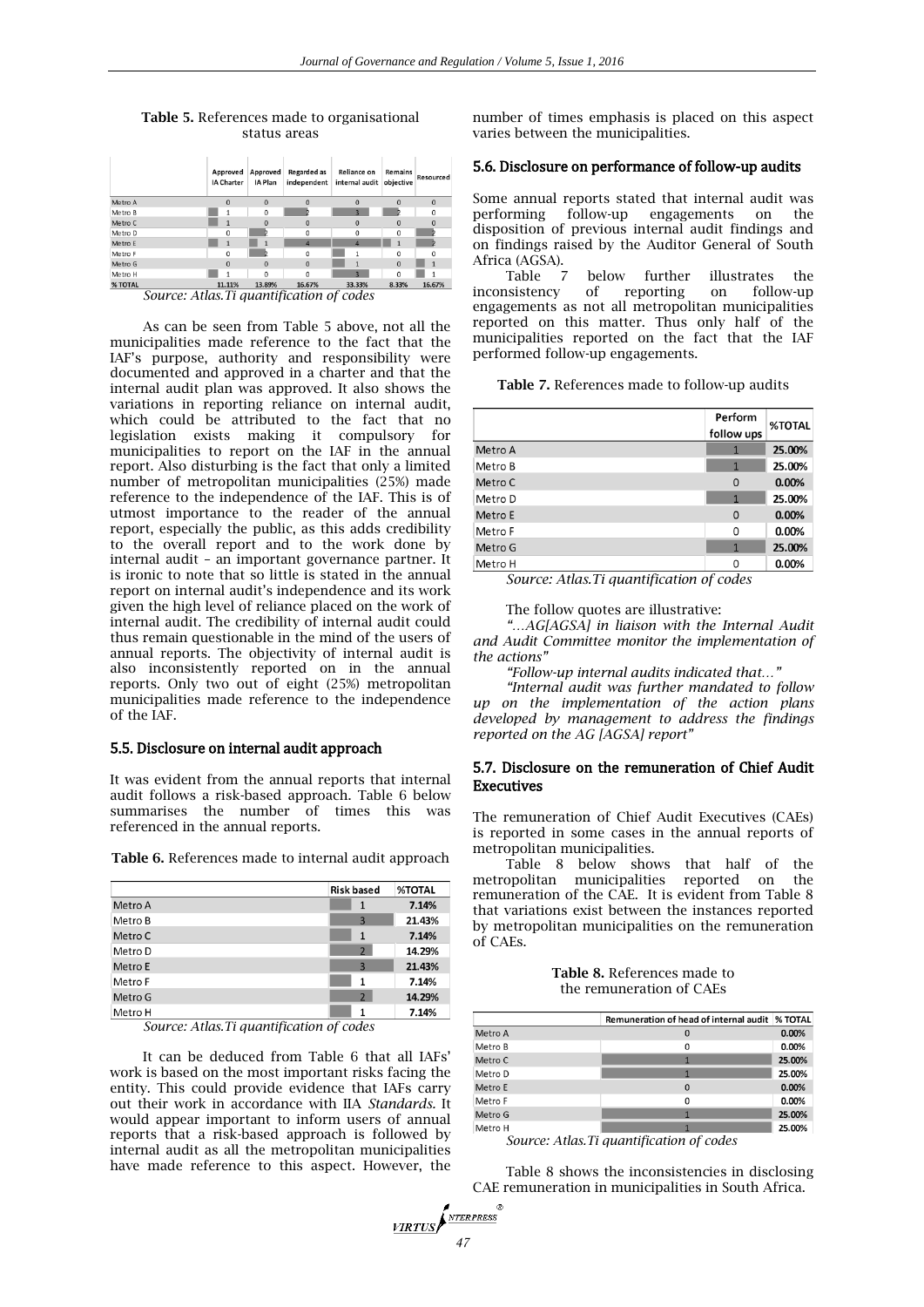## 5.8. Disclosure on internal audit opinions

Internal audit should be in a position to express an opinion on the overall efficiency and effectiveness of the entity's system of internal control. However, after analysis of the annual reports, only limited instances of internal audit opinions were found.

Table 9 below shows the variations in disclosure on internal audit opinions. Only 25% (two out of eight) of metropolitan municipalities made mention of internal audit opinions in the annual reports – the fact that internal audit expressed an opinion on the system of internal control. Metro B made two references to an internal audit opinion on the status of the system of internal control.

**Table 9.** References made to internal audit opinions

|         | Opinion given  | <b>%TOTAL</b> |
|---------|----------------|---------------|
| Metro A | 0              | 0.00%         |
| Metro B | $\overline{2}$ | 66.67%        |
| Metro C | 0              | 0.00%         |
| Metro D | $\Omega$       | 0.00%         |
| Metro E |                | 33.33%        |
| Metro F | 0              | 0.00%         |
| Metro G | $\Omega$       | 0.00%         |
| Metro H | 0              | 0.00%         |

*Source: Atlas.Ti quantification of codes*

Table 9 above shows clear evidence that IAFs in metros in South Africa did not disclose their opinion on the effectiveness of the internal control system. This could be due to the fact that there are no legal requirements for them to do so.

## 5.9. Disclosure on the structure of the internal audit function (in-house, co-sourced and outsourced)

Some metropolitan municipalities made reference to the fact that the IAF was in-house, co-sourced or outsourced.

The extent to which metropolitan municipalities made reference to the structure of their IAF varied amongst the municipalities. These variations are concerning and re-emphasise the differences in internal audit disclosure in annual reports (refer to Table 10 below). Three out of eight (37.5%) metropolitan municipalities made reference to the fact that they had either an in-house, outsourced or co-sourced internal audit function.

**Table 10.** References made to in-house, co-sourced and outsourced internal audit functions

|         | Co-sourcing In-house Outsourced |        |          |
|---------|---------------------------------|--------|----------|
| Metro A |                                 |        |          |
| Metro B | 0                               | 1      | O        |
| Metro C | 0                               | 0      | O        |
| Metro D | Ω                               | 0      | ŋ        |
| Metro E | 0                               | 0      | 0        |
| Metro F | 0                               | 0      |          |
| Metro G | 1                               | 0      | $\Omega$ |
| Metro H | Ω                               | O      |          |
| % TOTAL | 33.33%                          | 33.33% | 33.33%   |

*Source: Atlas.Ti quantification of codes*

It is clear from Table 10 above that few municipalities made reference to how IAFs were

structured in terms of being in-house, co-sourced or outsourced.

### 5.10. Disclosure on reporting relationships

Reference was made to the fact that both administrative and functional reporting relationships exist for the CAE. This contributes to the organisational independence of the IAF and adds credibility to its work, and thus, could enhance the standing of the IAF.

One of the metropolitan municipalities depicted the reporting relationship through an organogram. In order to explain the extent of the reporting relationship, Table 11 below summarises the variations in disclosure regarding the CAE reporting relationships.

**Table 11.** References made to CAE reporting relationships

|                                                  | <b>Reporting relationship</b> | % TOTAL |
|--------------------------------------------------|-------------------------------|---------|
| Metro A                                          | $\mathbf 0$                   | 0.00%   |
| Metro B                                          | $\overline{ }$                | 50.00%  |
| Metro C                                          | $\mathbf 0$                   | 0.00%   |
| Metro D                                          | $\Omega$                      | 0.00%   |
| Metro E                                          |                               | 25.00%  |
| Metro F                                          | 0                             | 0.00%   |
| Metro G                                          |                               | 25.00%  |
| Metro H<br>$\sim$ $\sim$ $\sim$<br>$\sim$ $\sim$ | $\Omega$<br>$\sqrt{2}$        | 0.00%   |

*Source: Atlas.Ti quantification of codes*

Only 37.5% (three out of eight) metropolitan municipalities made reference to the fact that the CAE had administrative and functional reporting lines within the entity. Metro B made the greatest number of references to the fact that it had established reporting lines for the CAE within the entity. Again, variations existed between metropolitan municipalities on this item as the majority made no reference to the reporting relationship of the CAE.

## 5.11. Disclosure on Quality Assurance and Improvement Programmes (QAIP)

Metro B made reference to the fact that the IAF had undergone a quality assurance and improvement review which asserted that the specific IAF complied with the highest standards of internal auditing in the course of its work. Such disclosure serves to enhance public confidence.

**Table 12.** References made to Quality Assurance and Improvement Programmes

|         | <b>Quality assurance programmes</b> | % TOTAL |
|---------|-------------------------------------|---------|
| Metro A | 0                                   | 0.00%   |
| Metro B |                                     | 100.00% |
| Metro C | $\mathbf{0}$                        | 0.00%   |
| Metro D | 0                                   | 0.00%   |
| Metro E | $\Omega$                            | 0.00%   |
| Metro F | $\Omega$                            | 0.00%   |
| Metro G | $\Omega$                            | 0.00%   |
| Metro H | 0                                   | 0.00%   |

*Source: Atlas.Ti quantification of codes*

Only Metro B reported on the fact that its IAF had undergone a quality assurance review. Variations were also noticed in disclosures on this item.

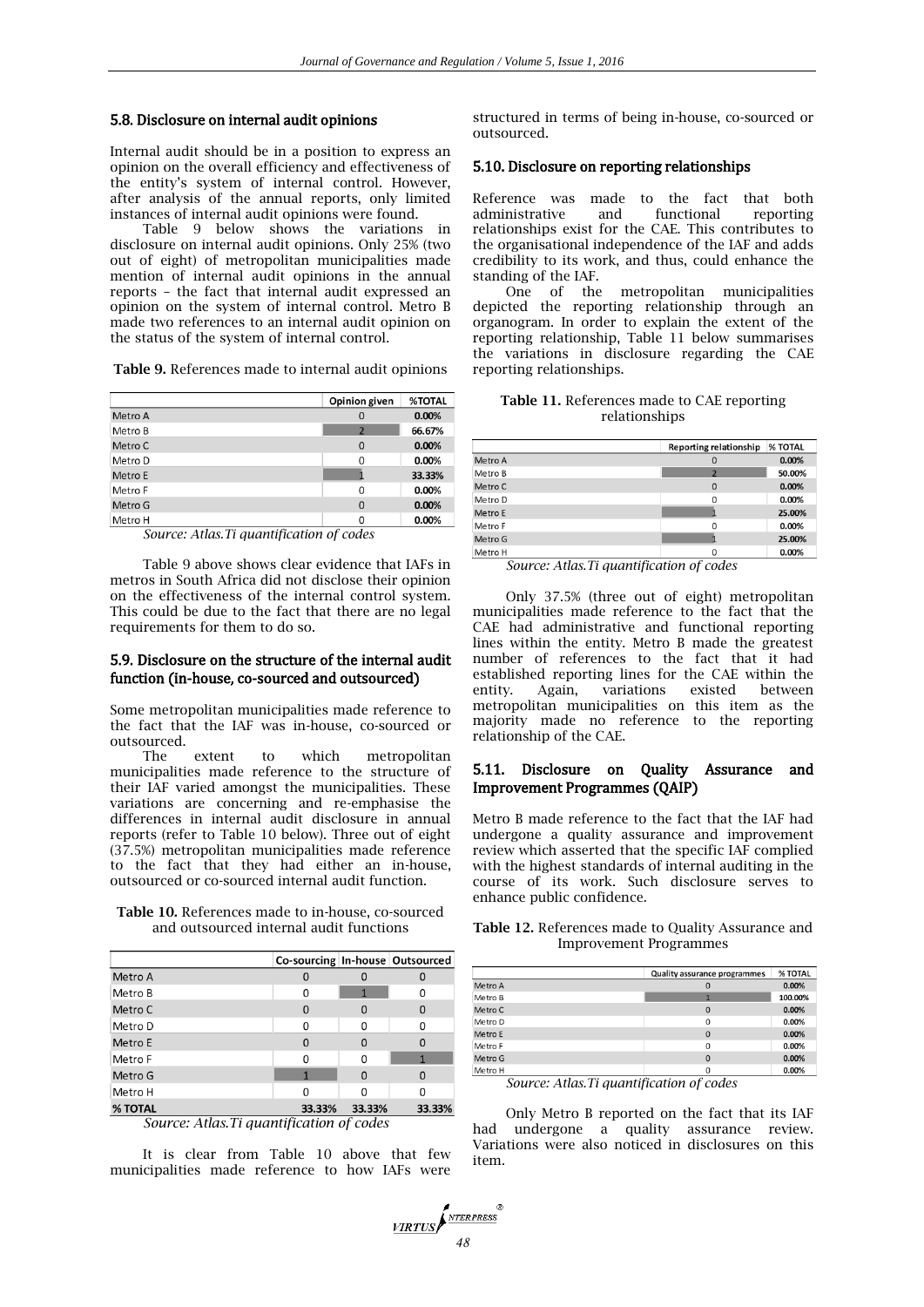## 6. DISCUSSION OF FINDINGS

Authors who have explored the benefits of internal audit disclosure in public reports follow two schools of thought regarding the type of disclosure internal audit can provide in public reports. Boyle (2012:21/22) describes the use of an activities-based report. Such reports are descriptive in nature and serve to inform readers of internal audit's activities over the reporting period. Just by providing a descriptive report, public confidence can be increased and, furthermore, internal audit becomes more accountable given that it is under public scrutiny (Boyle, 2012:22). IAFs can also provide assurance-based reports where an internal audit opinion is expressed on the effectiveness of the system of internal control. This enhances accountability on the part of the IAF. It is possible that both types of reports can be submitted to the public report by the IAF (Boyle, 2012:22). In essence, based on accountability theory, if internal audit were to report in public accounts, an increase in public confidence would expected (Boyle, 2012:20).

Based on the analysis of the annual reports, it would appear that IAFs in the metropolitan municipalities were leaning more towards providing activities-based reporting in the annual reports as limited annual reports contain internal audit opinions on the status of internal controls within the metropolitan municipalities (refer to Table 9, Section 5.8). Archambeault *et al.* (2008:385) suggest that internal audit disclosure in public reports should focus on internal audit composition, responsibilities, accountability, activities and resources. These points are discussed below in context of the analysis performed on the annual reports for the 2012/2013 financial year of the eight metropolitan municipalities in South Africa.

No evidence of the qualifications of internal audit staff or of CAEs were found. In some cases, the metropolitan municipalities did make reference to the number of staff in the IAF which could be indicative of their profile – their capacity to do internal audit work. Some metropolitan municipalities did make reference to the fact that their IAFs were in-house, outsourced or co-sourced. In certain cases where the IAF was outsourced or cosourced, no information was given in the annual reports on the service providers.

As can be seen in Table 2 in Section 5.1 above, numerous references to the IAFs' control, risk management and governance responsibilities were made in the annual reports. It was also noted that the IAF could disclose on the fact that it was involved in the audit of pre-determined objectives, which is mandated by the Municipal Systems Act (2000) Act 32 of 2000, Chapter 6 (refer to Table 2, Section 5.1). A number of examples of qualitative text were mentioned in Section 5.1. Variations also existed in this disclosure item – Metro C made no reference to internal audit's nature and scope of activities and the extent of disclosure on this item.

Very few metropolitan municipalities made reference to the reporting relationships within the entity (refer to Table 11, Section 5.10). One metro made reference to the fact that its IAF had undergone a quality assurance review. Submitting itself to such an independent quality review provides evidence of the IAF's accountability as to

the quality of its work as well as improving the credibility of the IAF's work.

The analysis of the annual reports clearly indicates that internal audit did disclose on the type of audits performed, for example, some reported that they conducted compliance testing and operational audit or were involved in internal control testing. However, it is clear that there were variations between the municipalities in the nature of information disclosed and the extent of that disclosure. There was also evidence of relationships between the IAFs and the audit committees. implying regular meetings between internal audit, management and the audit committee (given that management and the external auditor generally attend audit committee meetings). This can be seen in Table 5 (refer to Section 5.4) where substantial reference was made to the fact that reliance is placed on the work of internal audit. It can thus be deduced that interaction and/or cooperation exists between internal audit and key users of internal audit services (the audit committee, management and external audit). The majority of the metropolitan municipalities made reference to the completion of the internal audit plan (Table 3, Section 5.2). As the internal audit plan reflects internal audit activities, a statement as to the percentage of completed work could increase public confidence.

The analysis of the annual reports indicates that half of the metropolitan municipalities (50%) made reference to the remuneration of the CAE (refer to Table 8, Section 5.7). It was noted that 50% of the metropolitan municipalities made it clear that IAFs had the necessary resources to perform their work (refer to Table 5, Section 5.4). It was also noted that one metro had a table showing the number of internal audit staff in the IAF, together with the budget for the department.

## 7. CONCLUSION AND RECOMMENDATIONS

This paper reported on the extent of internal audit disclosure in the 2012/2013 annual reports for the eight metropolitan municipalities in South Africa. From the empirical evidence, it is clear that attempts have been made (in the areas identified in Section 5) to disclose on internal audit composition, responsibilities, accountability, activities and resources of IAFs in metropolitan municipalities. However, the nature of what is disclosed and the extent of this disclosure differs between the metropolitan municipalities. In light of the developments in integrated reporting, disclosure on the IAF profile and its work could contribute substantially to accountability and public confidence.

It is thus clear from the findings reported in this paper that definite attempts have been made at disclosure of IAF activities in the annual reports of metropolitan municipalities. The findings also metropolitan municipalities. substantiate that better assurance could result from the inclusion of activities of IAFs in these annual reports, and consequently, the profile, demand for and standing of IAFs in metropolitan municipalities could be enhanced.

However, limited guidance exists in the *Standards* and South African legislation on exactly what matters to disclose. This should be subjected to further research as both public and private sector